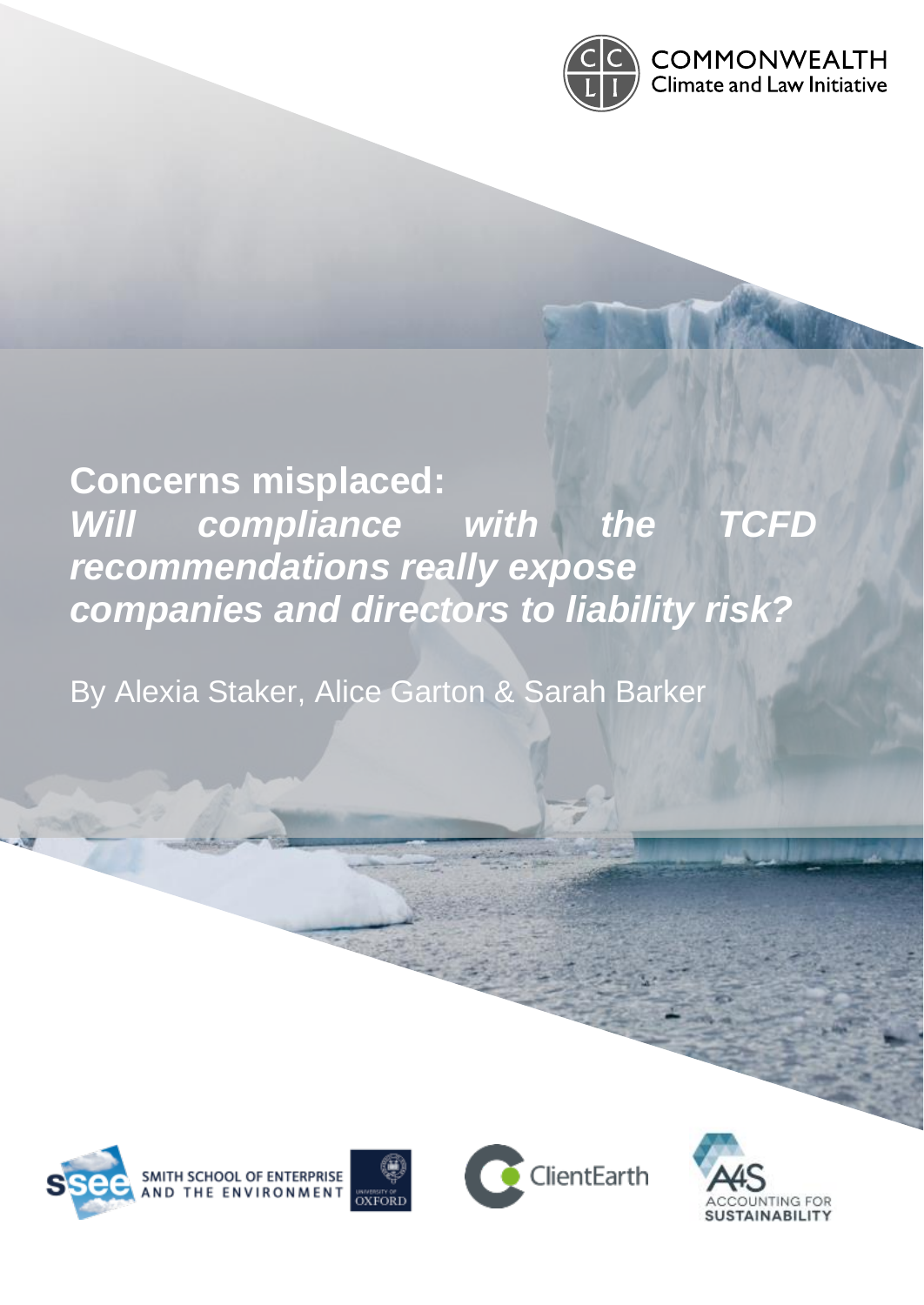

| LIABILITY RISK FOR TCFD FORWARD-LOOKING STATEMENTS - OVERSTATED?  9     |  |
|-------------------------------------------------------------------------|--|
| RISKS ASSOCIATED WITH NON-DISCLOSURE: TCFD AS A COMPLIANCE STRATEGY  12 |  |
|                                                                         |  |
|                                                                         |  |
|                                                                         |  |
|                                                                         |  |
|                                                                         |  |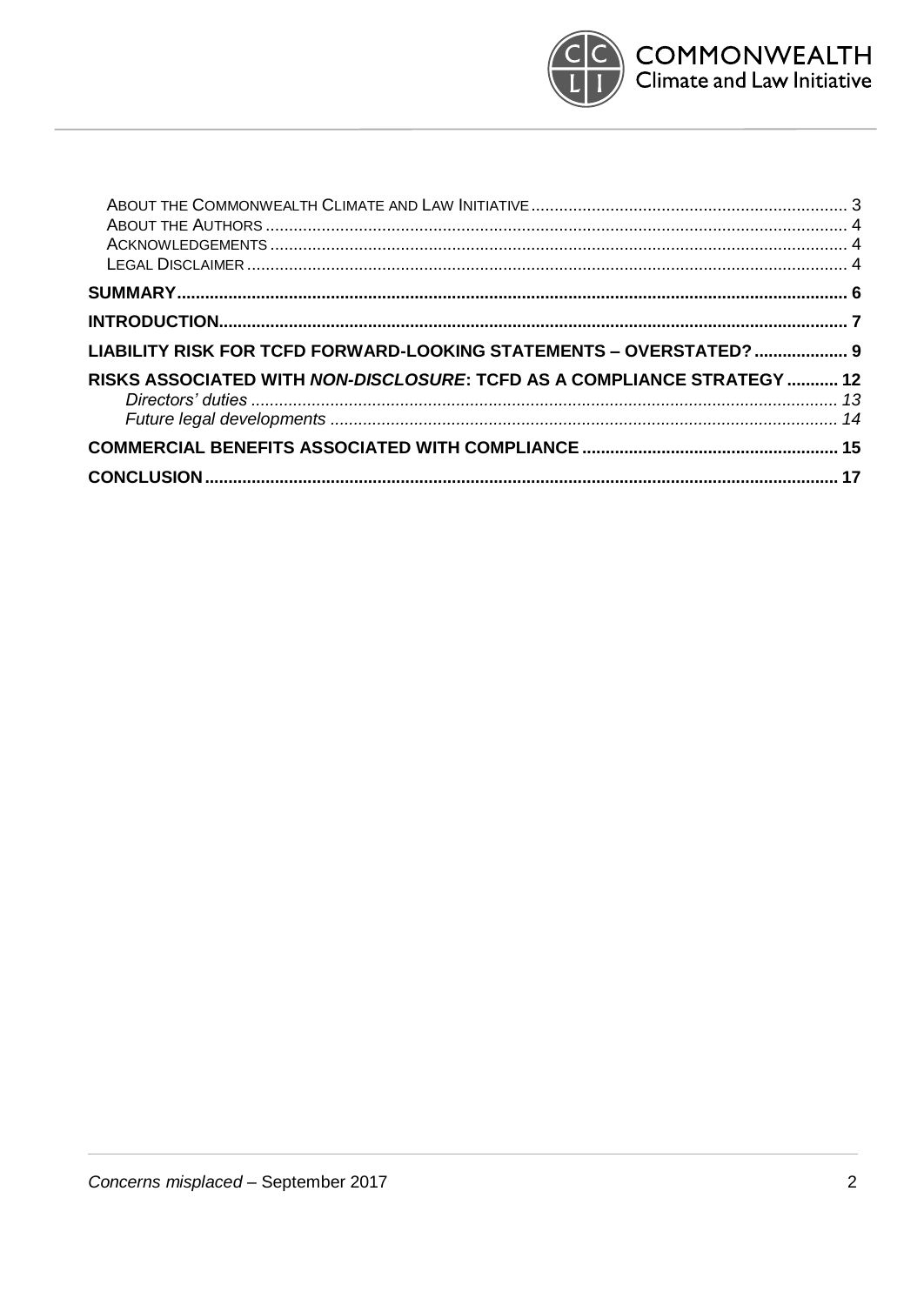

### About the Commonwealth Climate and Law Initiative

The Commonwealth Climate and Law Initiative (CCLI) is a research, education, and outreach project focused on four Commonwealth countries: Australia, Canada, South Africa, and the United Kingdom. CCLI examines the legal basis for directors and trustees to take account of physical climate change risk and societal responses to climate change, under prevailing statutory and common (judge-made) laws. In addition to the legal theory, it also aims to undertake a practical assessment of the materiality of these considerations, in terms of liability, and the scale, timing, probability of this and the potential implications for company and investor decision-making.

Australia, Canada, South Africa, and the UK, despite only producing 6% of current annual global GHG emissions, account for 13% of global coal reserves and 11% of global oil reserves. Their stock exchanges also have 27% of all listed fossil fuel reserves and 36% of listed fossil fuel resources. They each have large and highly developed financial systems and account for 23% of the global pension assets and contain within the G20 the 8th, 5th, 14th, and 4th largest stock markets by market capitalisation respectively.

The significant commonalities in the laws and legal systems of each of the four countries makes the initiative's work and outcomes readily transferable. They each operate a common law legal system. Their corporate governance laws are based on common fiduciary principles. Whilst their laws may differ at the margins, legal developments and judicial precedents are influential in each others' jurisdictions.

In the upcoming months we will proceed with the release of national legal papers for the four jurisdictions. These will be complemented by conferences in Canada (October 2017) and South Africa (January 2018). The national legal papers are organised by jurisdiction and will follow a uniform structure to facilitate the creation of a subsequent comparative paper, which will aim to identify the strengths, weaknesses, opportunities and threats in each jurisdiction.

These papers represent a lead up to the creation of a White Paper that identifies policy recommendations for directors' associations and financial regulators in relation to the proper implementation and enforcement of directors' fiduciary laws in each of the observed jurisdictions. Moreover, the comparative work will be used to design an actionable framework for directors to integrate climate change issues into governance practice. This paper will be made available to the public at large and aim at creating a broad discussion among all targeted stakeholders.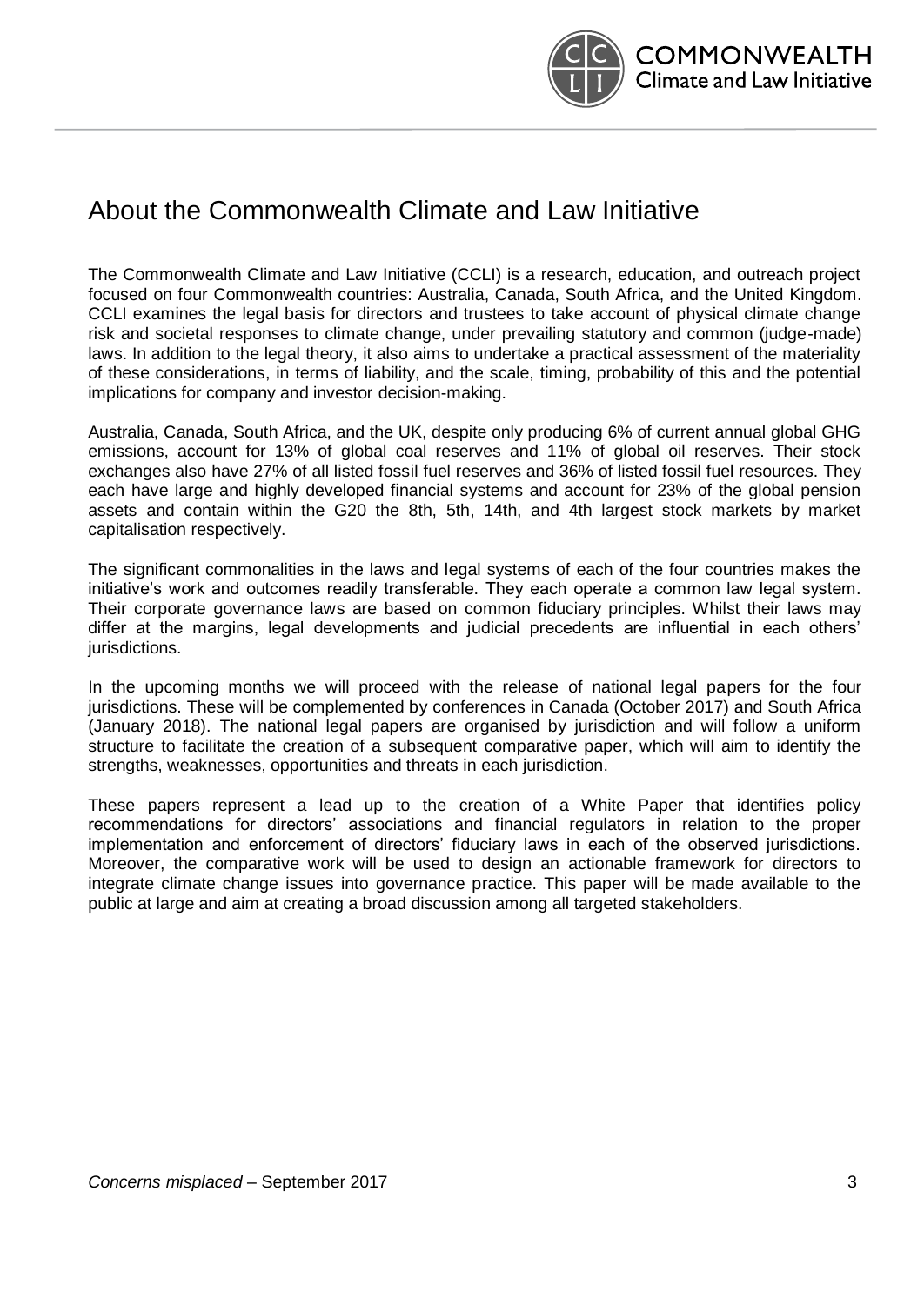

### About the Authors

**Alexia Staker** is part of ClientEarth's Company and Financial Project and is an Australian qualified lawyer. She was previously Senior Legal Adviser at the Department of Premier and Cabinet in Victoria, Australia. She is Assistant Editor of *Transnational Environmental Law*, a peer-reviewed journal published by Cambridge University Press. Alexia completed a LLB with first class honours and a BA at the University of Melbourne in 2009. In 2016 she completed a LLM at the London School of Economics and Political Science, where she was awarded the Lawyers Alumni Prize for achieving the highest overall mark in the LLM program.

**Alice Garton** leads ClientEarth's Company and Financial Project and is an Australian qualified lawyer. Prior to joining ClientEarth, she worked as a litigation lawyer at Olswang (in London) and Clayton Utz (in Australia), and as a company lawyer at Brookfield Multiplex, where she managed the complex Wembley Stadium dispute. In parallel to her litigation practice, Alice developed and implemented corporate social responsibility programmes at Clayton Utz and Brookfield. At Brookfield she also advised the Board of Directors on the UK and EU climate change regulatory regimes, including identifying strategic business opportunities in the green economy. Alice has researched and written about various issues in international environmental law through her work at Chatham House in 2006 and in her other roles. Alice graduated with first class honours in both her undergraduate and postgraduate studies. She has a double degree in Law and Politics from Charles Darwin University (in Australia) and a Masters of Environmental Law and Policy from University College London.

**Sarah Barker** has two decades' experience advising Australian and multi-national clients on governance, compliance, misleading disclosure and competition law (antitrust) issues. In addition to tertiary qualifications in commerce and law, she has undertaken postgraduate studies at the London School of Economics, and holds a Masters degree from the University of Melbourne (awarded with Dean's Honours). Sarah is an experienced director and advisory board member.

### Acknowledgements

We would like to thank the KR Foundation, the Children's Investment Fund Foundation, and the Ivey Foundation for funding CCLI.

The authors would also like to recognise critically important guidance and feedback from the CCLI Advisory Board and representatives from CCLI founder and partner organisations, specifically: Ben Caldecott (University of Oxford), Kim Schumacher (University of Oxford), Tracey Davies (Center for Environmental Rights), Jessica Fries (Accounting for Sustainability), Professor Cynthia Williams (Osgoode Hall), and Professor Janis Sarra (University of British Columbia).

### Legal Disclaimer

The information and opinions in this briefing are for information purposes only. They are not intended to constitute legal, investment or other professional advice, and should not be relied on or treated as a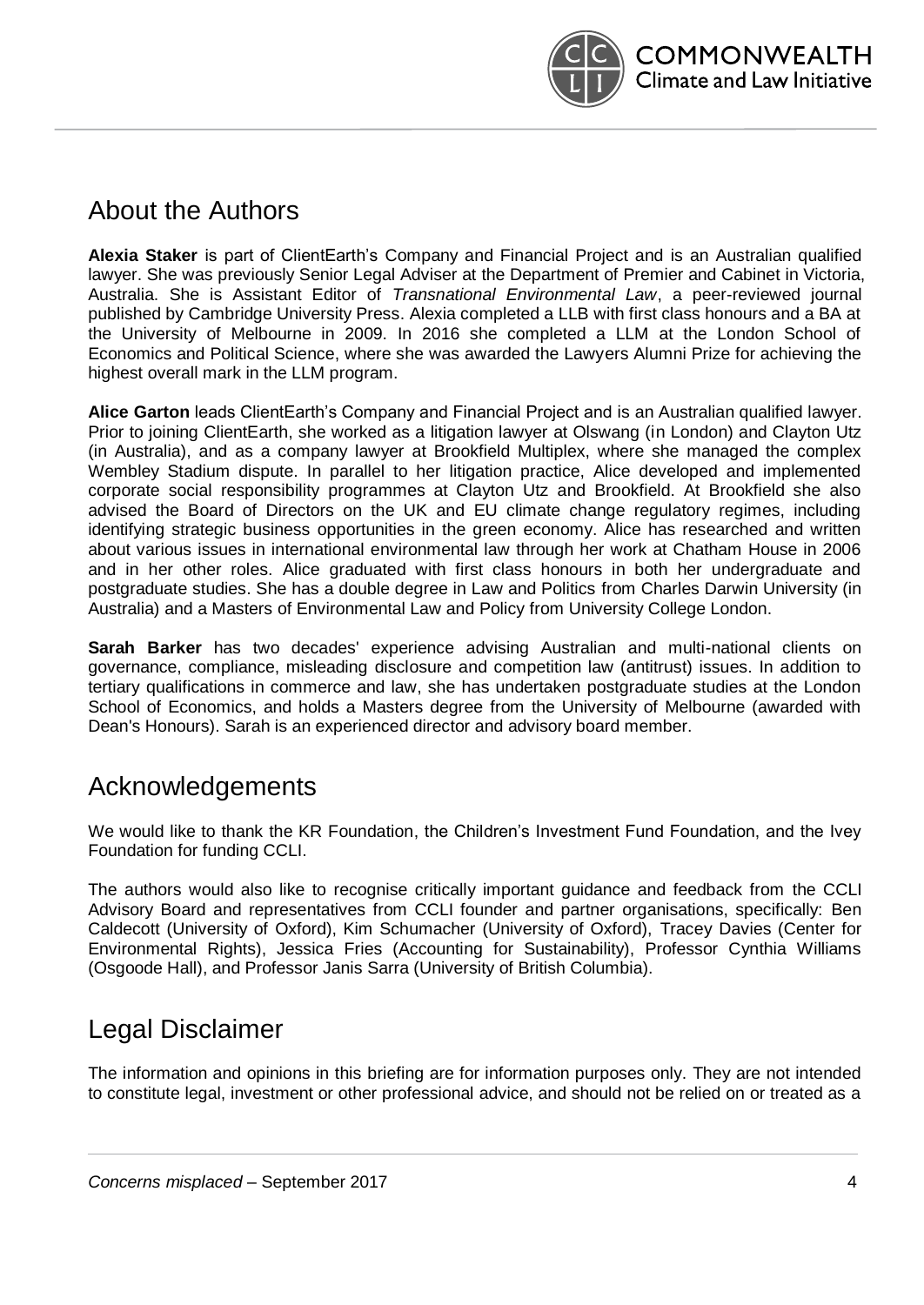

substitute for specific advice relevant to particular circumstances. The Commonwealth Climate and Law Initiative (CCLI), its founders, and partners accept no liability for any of the contents of this briefing.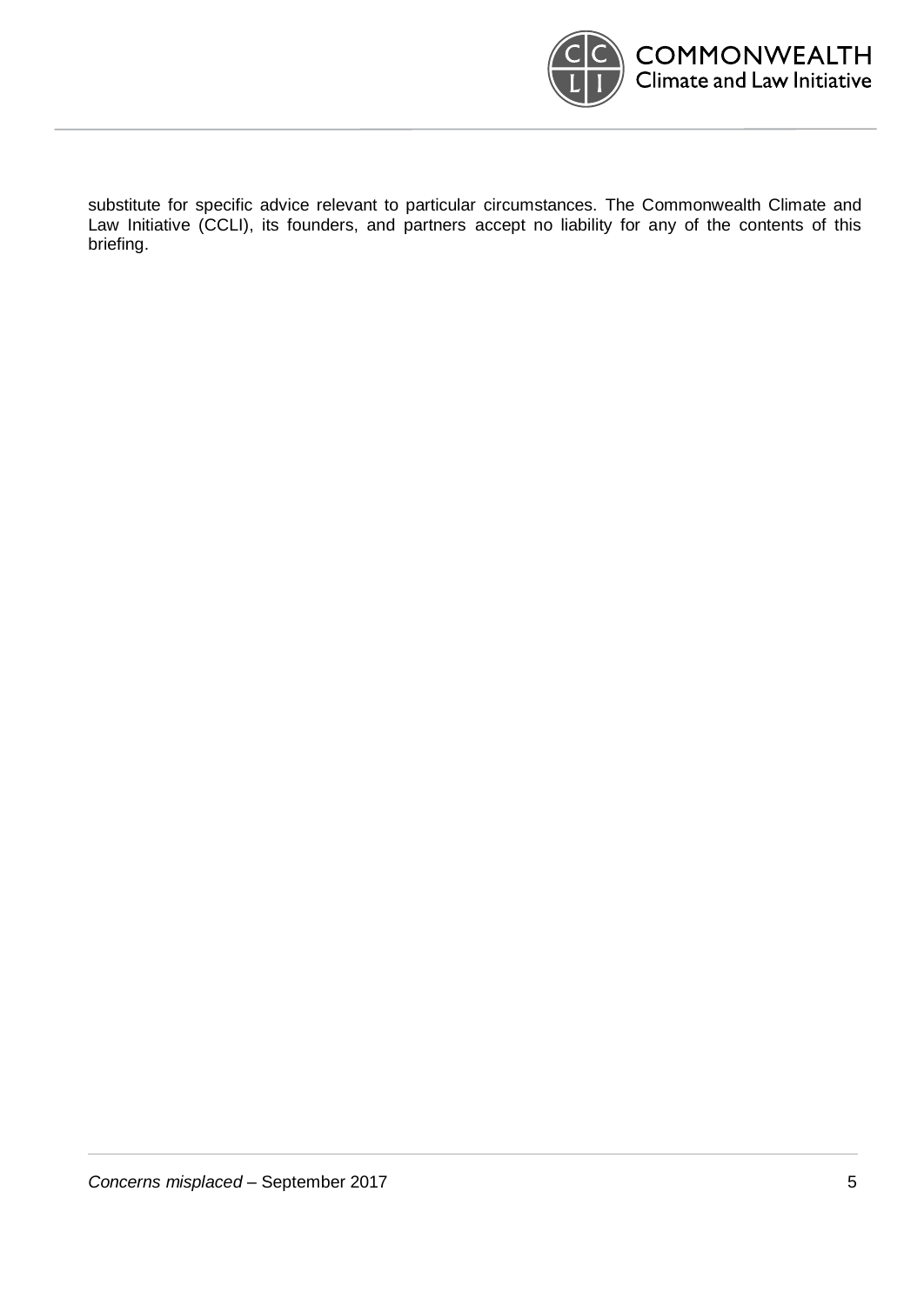

## **Summary**

- Since the release of the final recommendations of the G20 Financial Stability Board's Task Force on Climate-related Financial Disclosures (TCFD), investors have faced resistance from some investee companies to the request for disclosure of forward-looking climate-related risks. Company directors commonly cite legal barriers to TCFD-compliance, including liability exposure arising from future uncertainty and lack of assurance.
- This concern misunderstands the nature of the TCFD recommendations and potentially misrepresents the application of securities disclosure laws in many jurisdictions.
- Rather, companies and their directors are likely to face *greater* liability exposure in many jurisdictions if they fail to assess and (where material) meaningfully disclose the financial risks associated with climate change and their impact on company performance and prospects.
- In light of increasing market demand for robust climate risk disclosures, there are also significant commercial benefits associated with making such disclosures.
- This briefing provides an overview of relevant mandatory disclosure laws, and offers a concise response to each commonly-cited argument against TCFD-compliant disclosure.
- Comprehensive research papers examining the legal issues outlined in this briefing will be published by the Commonwealth Climate and Law Initiative over the coming months.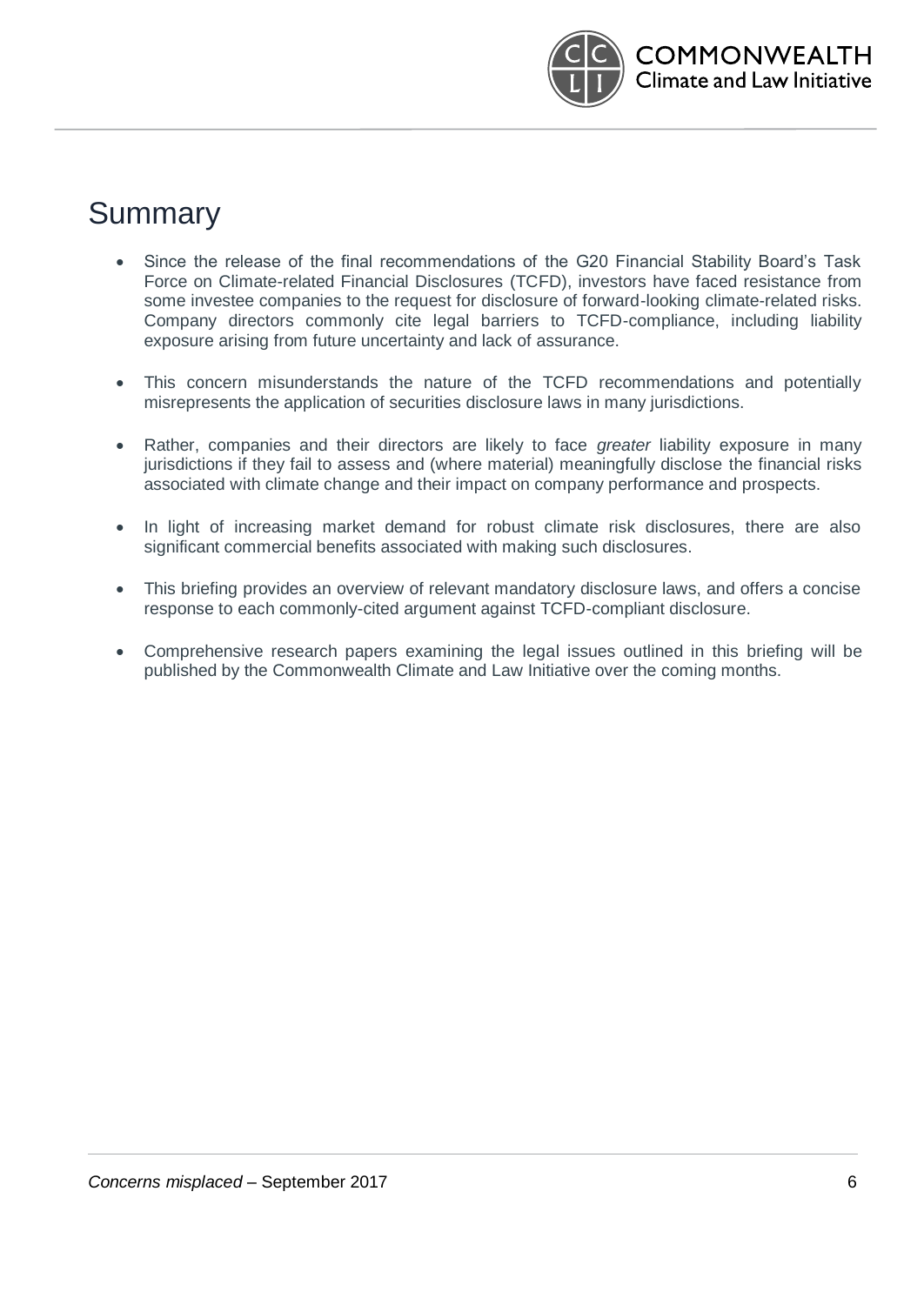

### Introduction

Whilst jurisdictional specificities prevail, corporate reporting and securities law frameworks generally require listed companies to disclose information that is materially relevant to their financial performance and prospects. 'Materiality' is rarely determinable by bare quantitative equation: rather, it requires an assessment of whether a reasonable investor would consider the information relevant to its decision whether to invest in the company. That assessment may require consideration of both quantitative and qualitative factors.

Within this general disclosure framework, a seismic shift in the approach to climate-related risks is underway. Corporate reporting on climate-related information is not a new concept. However, it has traditionally focused on reporting company impacts on climate change. Over the past few years this focus has flipped, and the emphasis now is increasingly on disclosing the impacts of climate change on the company. Climate change has evolved from a purely ethical or environmental issue to today's awareness that it poses a material financial risk not only to many companies and investors but to the entire financial system – and often within mainstream investment horizons. In light of this concern, the G20 Financial Stability Board (FSB) established the Task Force on Climate-related Financial Disclosures (TCFD). In June 2017, the TCFD released its [final recommendations,](https://www.fsb-tcfd.org/publications/final-recommendations-report/) which provide a framework for voluntary disclosures of climate-related financial risks for all corporate entities. The intention is that clear, consistent and reliable disclosures in line with the TCFD recommendations will improve market participants' economic decision-making, thereby ensuring a more efficient allocation of capital – for example, by [identifying potentially stranded assets.](https://www.ipe.com/investment/esg/esg-the-climate-conundrum/10019715.article?utm_term=&utm_source=IPE%20Weekly%20View&utm_medium=Email&utm_content=ESG%3A%20The%20climate%20conundrum%C2%A0_https%3A%2F%2Fwww.ipe.com%2Finvestment%2Fesg%2Fesg-the-climate-conundrum%2F10019715.article&utm_campaign=3.7.16%20ipe%20weely%20view_Could%20climate%20cause%20the%20next%20financial%20crisis%3F)

The TCFD recommendations purport to provide a universal touchstone of the information that companies in general, and in 16 'high-risk' sectors, are likely to need to disclose in order to present a true and fair view of material climate-related risks on financial performance and prospects (in addition to the governance structures, strategic assessments and risk analyses that should underlie the information ultimately disclosed). A key recommendation of the TCFD framework relates to forwardlooking risk disclosures. In particular, the recommendations propose that the significant, yet manifestly uncertain, risks associated with climate change should be managed and disclosed by applying stresstesting and scenario analysis across a range of plausible climate futures. For those sectors with material exposures to the *economic transition risks* associated with climate change, the 'adverse scenarios' should include one aligned with the economic transformation contemplated under the goals agreed by the 195 countries signatory to the Paris Agreement in December 2015 (*viz*, limiting global warming to well below 2<sup>°</sup>C above pre-industrial era average temperatures, and a net zero global economic emissions platform in the second half of this century). For those sectors at risk from the *physical impacts* of climate change, the 'adverse scenarios' may include the consequences of warming associated with 'business as usual' emissions trajectories, at 4˚C+.

Despite widespread industry support for the TCFD recommendations, some commentators have [expressed concern](https://www.environmental-finance.com/content/analysis/the-legal-risks-of-reporting-climate-risks.html?utm_source=280617na&utm_medium=email&utm_campaign=alert) that complying with the TCFD recommendations will expose companies to legal liability where investors or clients rely on companies' forward-looking statements and then suffer loss if they fail to eventuate. This paper directly responds to that concern. It first explains how this concern potentially misrepresents securities laws in a number of jurisdictions and overstates the liability risk associated with forward-looking statements, including those made in line with the TCFD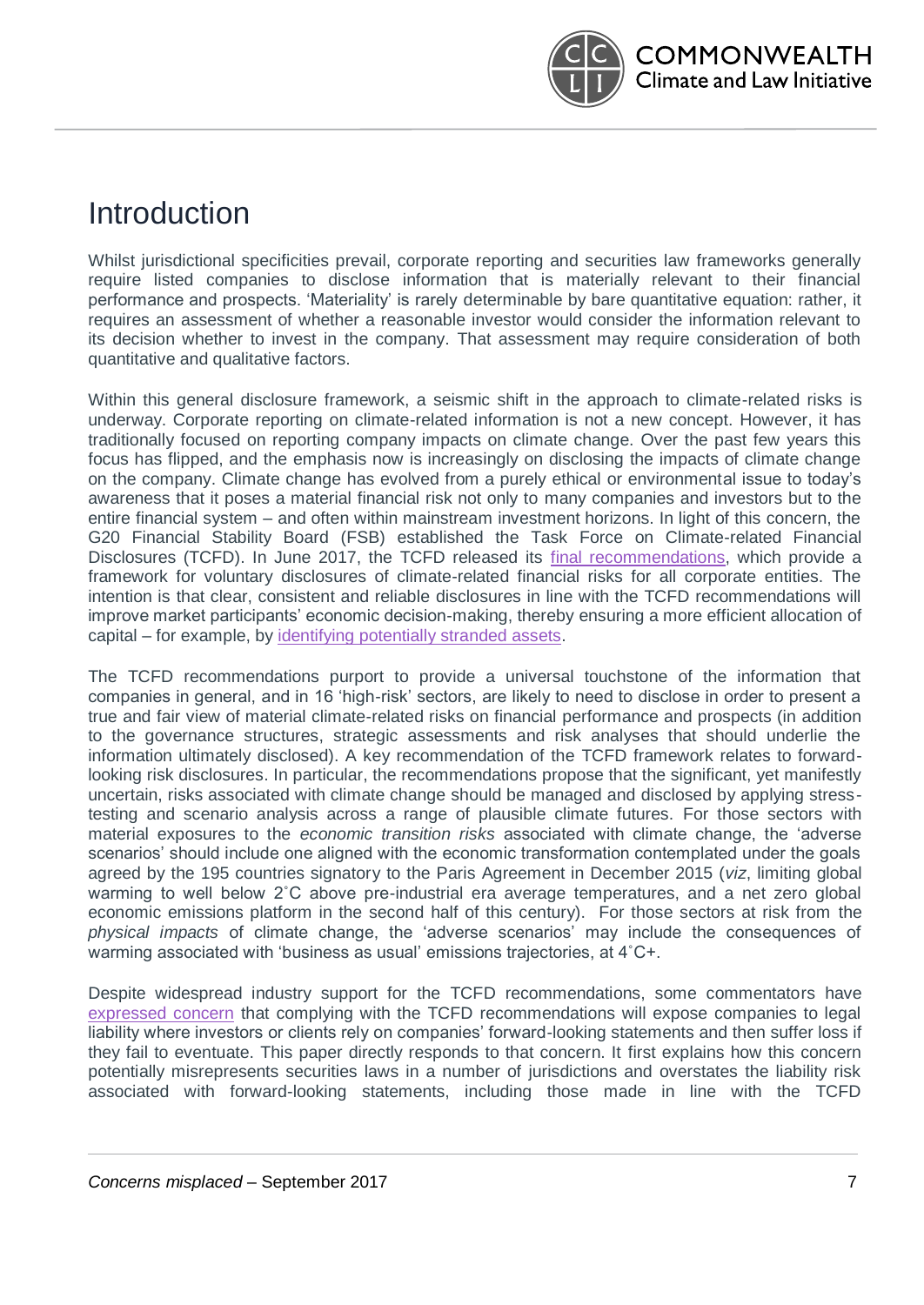

recommendations. It then explains how companies and their directors are likely to face far greater liability exposure in many jurisdictions if they fail to assess and (where material) meaningfully disclose the financial risks associated with climate change for the company. Finally, the paper outlines the significant commercial benefits of complying with the TCFD recommendations.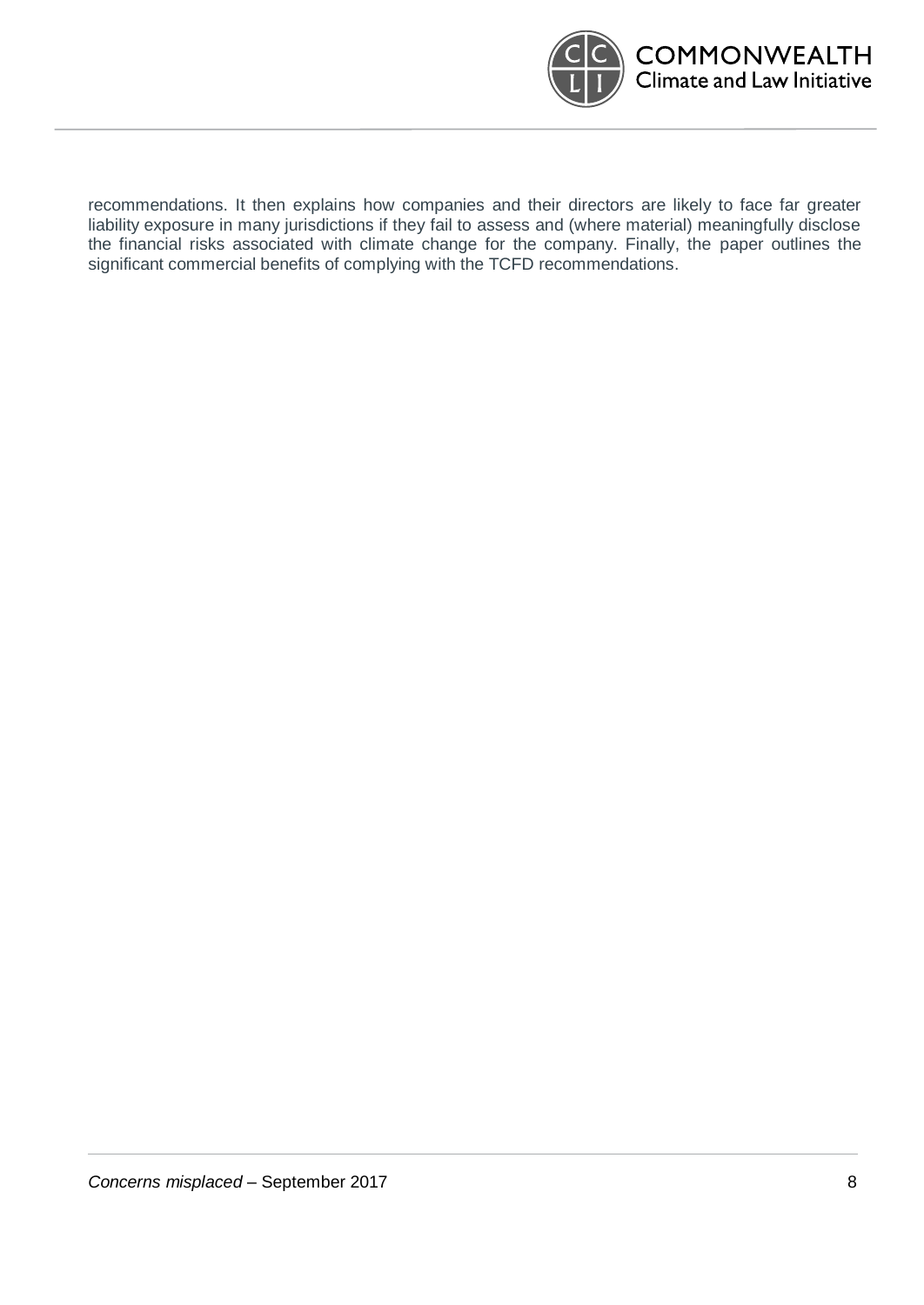

## Liability risk for TCFD forward-looking statements – overstated?

Since the release of the TCFD recommendations, investors have faced resistance from some investee companies to the request for disclosure of forward-looking climate-related risks. Company directors commonly cite legal barriers to TCFD-compliance, including liability exposure arising from the vast uncertainty associated with future climate risk impacts – their timing, range and magnitude. In particular, some directors have expressed concern that this uncertainty prevents them from reasonably assessing, assuring and accurately disclosing the material implications of climate risks for business performance and prospects – and in turn exposes them to liability for misleading disclosure, or securities fraud, if their forward-looking risk assessments prove inaccurate with the passage of time.

It is true that under some disclosure regimes, directors may be primarily liable where they are involved in misleading disclosures by their company. In others, liability may be accessorial (i.e. to that of the company), or as an adjunct of the directors' duties to exercise due care and diligence in the best interests of their company. However, this concern about liability exposure both misunderstands the nature of the TCFD recommendations and potentially misrepresents the application of securities disclosure laws in many jurisdictions.

#### (a) The nature of stress-testing and scenario analysis

As Scott McClurg of HSBC Corporate Banking [recently stated,](https://www.businessgreen.com/bg/opinion/3012718/why-is-nobody-talking-about-risk) '[p]roper risk management … almost inevitably requires making some assumptions about the future'. This is the case for any risk that a company has to manage, not just climate risk – the very concept of risk involves uncertainties and contingencies because a risk is something that has not yet eventuated.

This is what stress-testing and scenario-planning is all about – rather than requiring certainty of future outcomes, these processes test business resilience against a range of plausible climate futures in the face of broad uncertainty. Indeed, claims that the future impacts of climate change on the company are 'too uncertain' to enable scenario-planning may suggest that directors: (a) think business-as-usual is the most likely scenario; (b) have failed to consider and address a foreseeable financial risk, even if the precise future scenario cannot be predicted; and/or (c) have misrepresented an internal analysis – for example, [ExxonMobil was investigated](https://www.bloomberg.com/news/articles/2016-09-07/will-exxonmobil-have-to-pay-for-misleading-the-public-on-climate-change) for alleged fraud after reporting that climate risks are inherently uncertain, despite having conducted internal assessments which produced clear scientific conclusions.

#### (b) Reporting obligations

Many companies are already required under national laws to report material risks and uncertainties facing the company and how these will be managed. For many companies, this will include an obligation to disclose climate risk. As Philippe Désfosses, CEO of French pension scheme ERAFP and vice chair of the Institutional Investors Group on Climate Change, [has stated:](https://www.ipe.com/news/esg/investors-urge-widespread-adoption-of-tcfd-climate-reporting-framework/10019644.article?utm_term=&utm_source=IPE%20Weekly%20View&utm_medium=Email&utm_content=Read%20More..._https%3A%2F%2Fwww.ipe.com%2Fnews%2Fesg%2Finvestors-urge-widespread-adoption-of-tcfd-climate-reporting-framework%2F10019644.article&utm_campaign=3.7.16%20ipe%20weely%20view_Could%20climate%20cause%20the%20next%20financial%20crisis%3F) 'There should be no resistance to the widespread adoption of the TCFD's recommendations given how – in most G20 countries – companies already have legal obligations to disclose material risks in their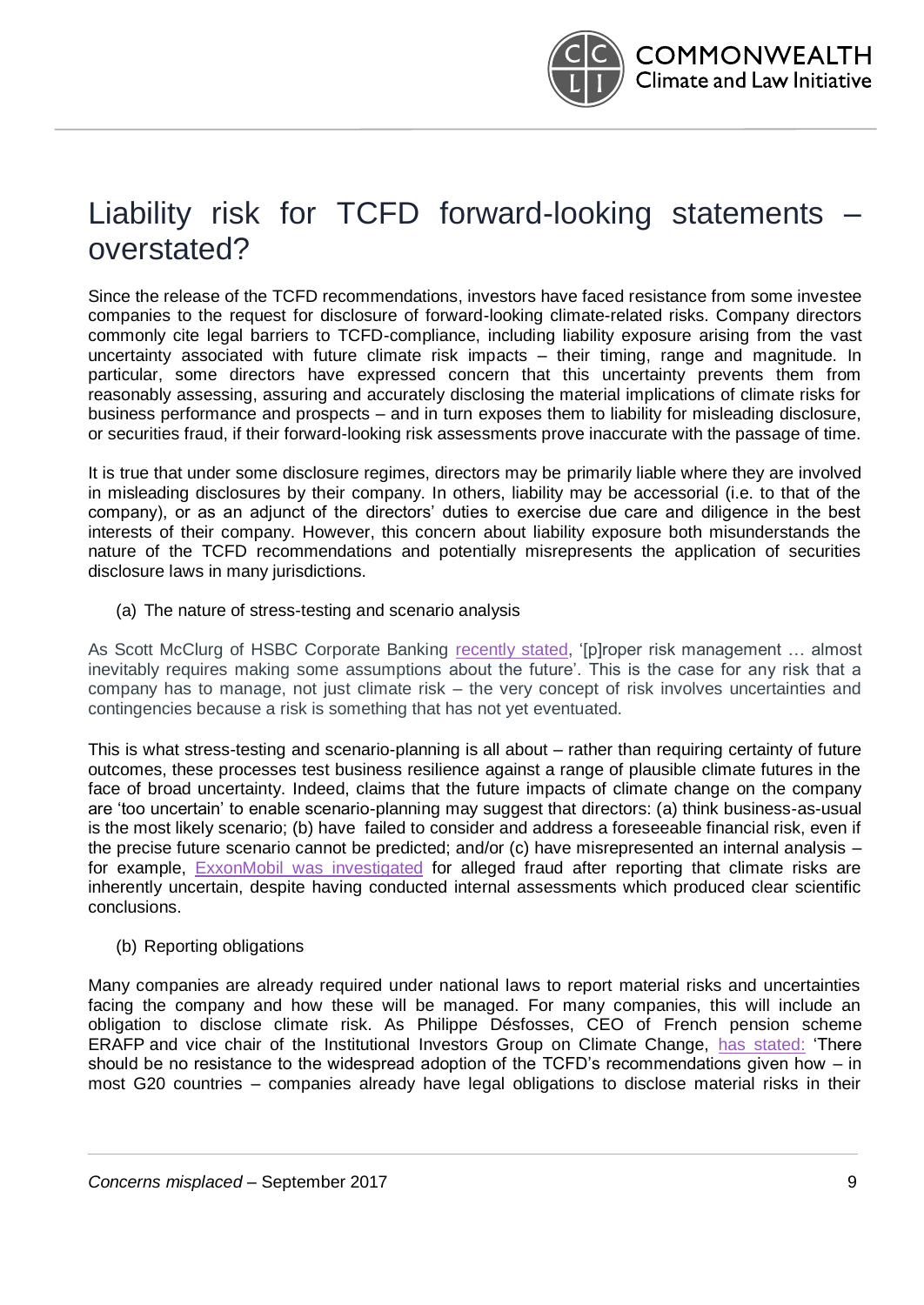

routine financial filings, including those that relate to climate change.' As the Bank of England recently [stated,](http://www.bankofengland.co.uk/Pages/reader/index.aspx?pub=qb17q2article2&page=1) climate change doesn't necessarily create a new category of risk but will 'translate into existing categories, such as credit and market risk for banks and investors, or risks to underwriting and reserving for insurance firms.'

For example, UK reporting laws already integrate climate risk into the broader financial risk analysis and disclosure framework. The UK Corporate Governance Code, which applies on a 'comply or explain' basis, requires companies to produce a 'viability statement' to 'explain in the annual report how they have assessed the prospects of the company' over a certain period and whether directors 'have a reasonable expectation that the company will be able to continue in operation and meet its liabilities'. For many companies, producing this viability statement will require scenario analysis of climate risk. In addition, directors of UK traded companies, banks and insurance firms (that are not SMEs) must prepare an annual strategic report outlining the 'main trends and factors likely to affect the future development, performance and position of the company's business' and 'principal risks regarding environmental and social matters … and how [the company] manages those risks'. The board must approve the strategic report and if directors knowingly or recklessly sign off on a noncompliant report (or fail to take reasonable steps to prevent non-compliance) each director commits a criminal offence. This could foreseeably occur where directors fail to take reasonable steps to consider and report climate-related risks, particularly where the company is highly exposed to such risks.

Similar laws exist in other jurisdictions. For example, in the US, listed companies have a duty to report on material risks to the business, including discussing the potential effects of 'known trends, events, or uncertainties' on the company's assets or future financial prospects. Where climate risk is material but the company fails to report it, the Securities and Exchange Commission has a right of action against the company. In Canada, in the jurisdictions in which most trading takes place, securities rules require issuers to disclose information relating to climate change if the information is a 'material fact' or a 'material change' – National Instrument 51-102 defines the latter as a change in business, operations or capital that 'would reasonably be expected to have a significant effect on the market price or value of the securities'.

#### (c) Disclosure laws – forward-looking risks

As outlined above, it is a common feature of mandatory corporate reporting and disclosure regimes that companies disclose information materially relevant to their financial performance *and prospects*. The latter inherently requires disclosure of foreseeable material risks which is, in turn, inherently forward-looking. Accordingly, compliance with prevailing disclosure laws implicitly *requires* companies to make certain assumptions and forward-looking statements. Companies who do so in good faith and on reasonable grounds will not generally be vulnerable to liability  $-$  if this were the case, the very purpose of these disclosure laws would be undermined.

As such, legal carve-outs exist in a number of jurisdictions to protect companies and directors from liability for forward-looking statements made in good faith, including in the US and the UK. Under US federal law, companies can be liable for misstating or omitting a material fact in connection with the purchase or sale of securities. However, liability requires fraudulent or reckless conduct – i.e. *an intention to deceive or recklessness about the capacity of a statement to deceive investors*. In addition, under statutory 'safe harbour' provisions and judicial interpretations, companies are protected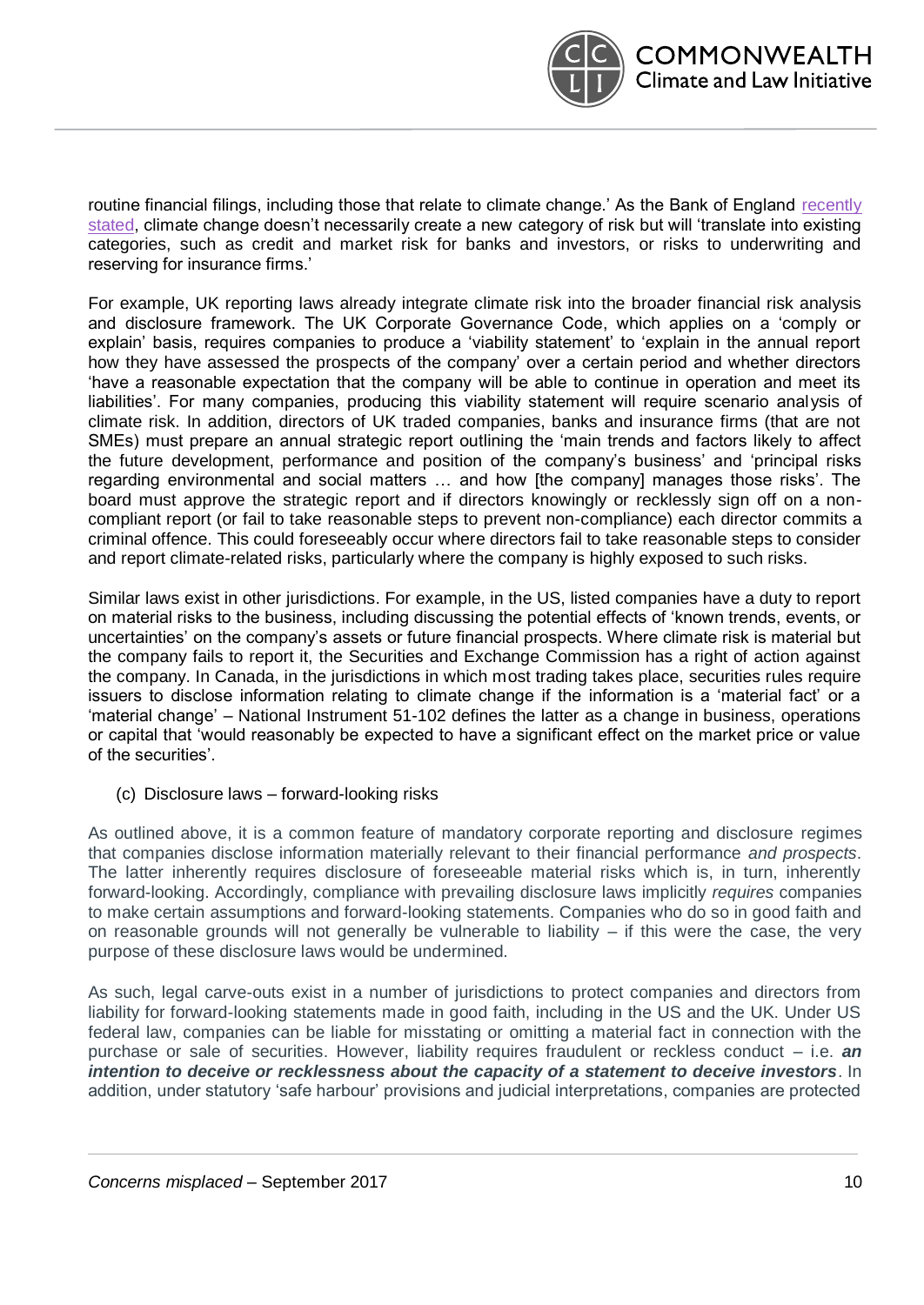

from liability where forward-looking statements are qualified with meaningful cautionary language identifying important factors that could cause actual results to materially differ from those stated. Similarly in the UK, liability for forward-looking statements only attaches where the company *fraudulently* or *recklessly* makes untrue or misleading statements (or omissions). Liability for misleading statements may arise in the absence of fraud or recklessness under Australian law (including under the *Corporations Act 2001* and *ASIC Act 2001*) and various US state laws, including New York's *Martin Act* (which notably prohibits deception or misrepresentation, or omission of material facts, in respect of securities traded in that state).

However, directors are unlikely to face liability exposure where their disclosures accurately represent a robust, good-faith process of assessment that applies the best evidence reasonably available at the relevant time: and where those disclosures are appropriately caveated or qualified, and do not merely 'cherry-pick' optimistic scenarios. Key cases to date brought against companies for misleading statements have involved allegations of fraud and/or cherry-picking of information reported – for example, where [Peabody Coal](https://www.theguardian.com/environment/2015/nov/12/peabody-strikes-deal-with-new-york-attorney-general-over-climate-risk-filings) 'cherry picked' favourable International Energy Agency projections to support its own coal demand growth projections, and the [claim against ExxonMobil](http://www.reuters.com/article/usa-climatechange-exxon-idUSL1N1IZ0O4) for misleading the public on climate change risks.

This means that if a company carries out a robust risk assessment in line with the TCFD recommendations, comes to an honestly held view about how the business will fare in a lower carbon future and reports that view (and any contingencies and/or uncertainties), there will be negligible risk of disclosure-related liability where the company's assessment turns out to be incorrect. Directors can be *wrong* – they just cannot be *reckless* or *fraudulent*.

Finally, if a company is unsure how to make climate risk disclosures, additional guidance is available. For example, in July 2017, the Bank of England and others published a report on 'Enhancing Environmental Risk Assessment in Financial Decision-Making' and the International Integrated Reporting Council is considering how to integrate financial and non-financial issues in reports and accounts. Professional advisers can also assist companies to comply with the recommendations – for example, PwC has outlined how [auditors can assist](https://www.pwc.co.uk/sustainability-climate-change/assets/pdf/tcfd-final-report.pdf) companies to translate climate-related disclosures into financial ones.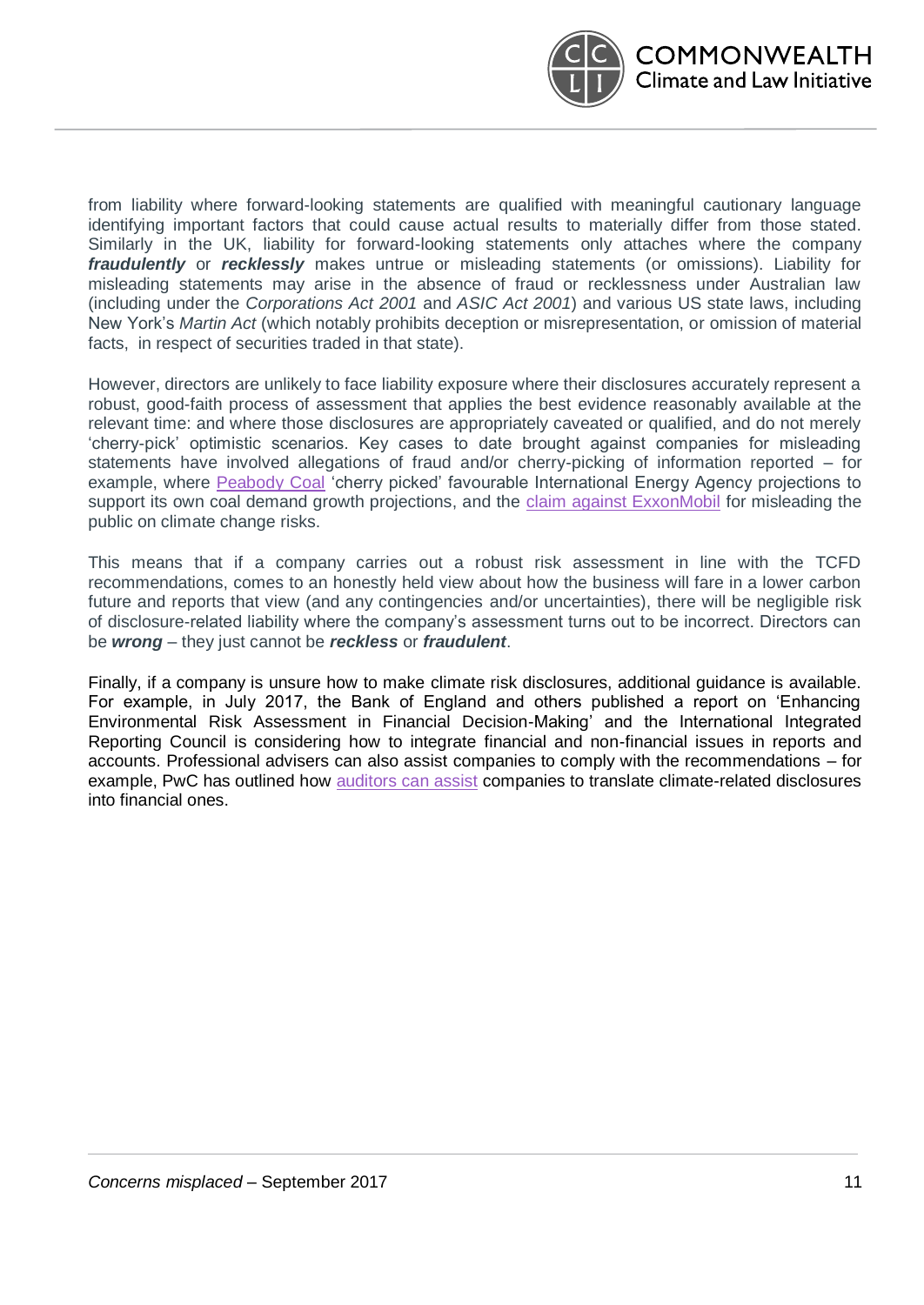

## Risks associated with *non-disclosure*: TCFD as a compliance strategy

Rather than increasing liability risk, compliance with the TCFD recommendations will help reduce companies' liability risk in a number of ways. Companies and directors in most G20 jurisdictions have existing obligations under national laws to assess, manage and report on climate risk, quite separately to the TCFD recommendations (as outlined in a number of recent [PRI Baker McKenzie country review](https://www.unpri.org/about/pri-teams/policy)  [papers\)](https://www.unpri.org/about/pri-teams/policy). These legal obligations typically fall into two categories: (1) reporting obligations (as discussed above); and (2) directors' duties to act in the best interests of the company and to exercise due care and diligence when performing their functions. For many companies, climate risk assessment, management and disclosure will be necessary in order to comply with these existing legal obligations, and the TCFD recommendations provide a useful framework for doing so. Complying with the TCFD recommendations therefore *reduces* companies' liability exposure. For example, compliance with the recommendations might have avoided the recent [shareholder action](https://www.theguardian.com/australia-news/2017/aug/08/commonwealth-bank-shareholders-sue-over-inadequate-disclosure-of-climate-change-risks) in the Federal Court of Australia against Commonwealth Bank for its alleged failure to properly disclose climate risk. Furthermore, the potential liability protection that the recommendations provide will likely *increase* as climate risk disclosure is increasingly adopted and courts and regulators interpret existing laws to reflect this industry practice.

Conversely, in light of the disclosure laws discussed above, the following types of non-disclosure (or inadequate disclosure) of climate risk may actually *increase* the exposure of companies and their directors to claims of misleading disclosure and/or securities fraud:

- **Silence (i.e. non-disclosure of risk)**. This suggests one of the following:
	- $\circ$  Directors have robustly considered the financial risks associated with climate change for the company but have concluded that such risks are not material. As noted above, and in the TCFD report itself, this is unlikely to be the case for companies operating in industries (and/or geographies) that are highly exposed to the physical and/or transition risks associated with climate change. In addition, if climate risk is not a material risk for the company, it would be commercially advantageous to disclose this.
	- o Directors failed to (adequately) consider the foreseeable material financial risks associated with climate change, which may in turn suggest that the directors have breached their legal duties to the company.
	- o Directors have assessed climate risk but have chosen not to disclose the assessment because the results are not commercially advantageous – this would likely give rise to liability for misleading disclosure or securities fraud.
- **High level or boilerplate disclosure**. Courts are requiring company-specific, meaningful statements that are fit for purpose for the particular disclosure – including in relation to disclosures of forward-looking risks.
- **Selective disclosure of 'convenient scenarios'**. For example, Peabody Coal's filings were held to be incomplete, false and misleading under New York's *Martin Act* because they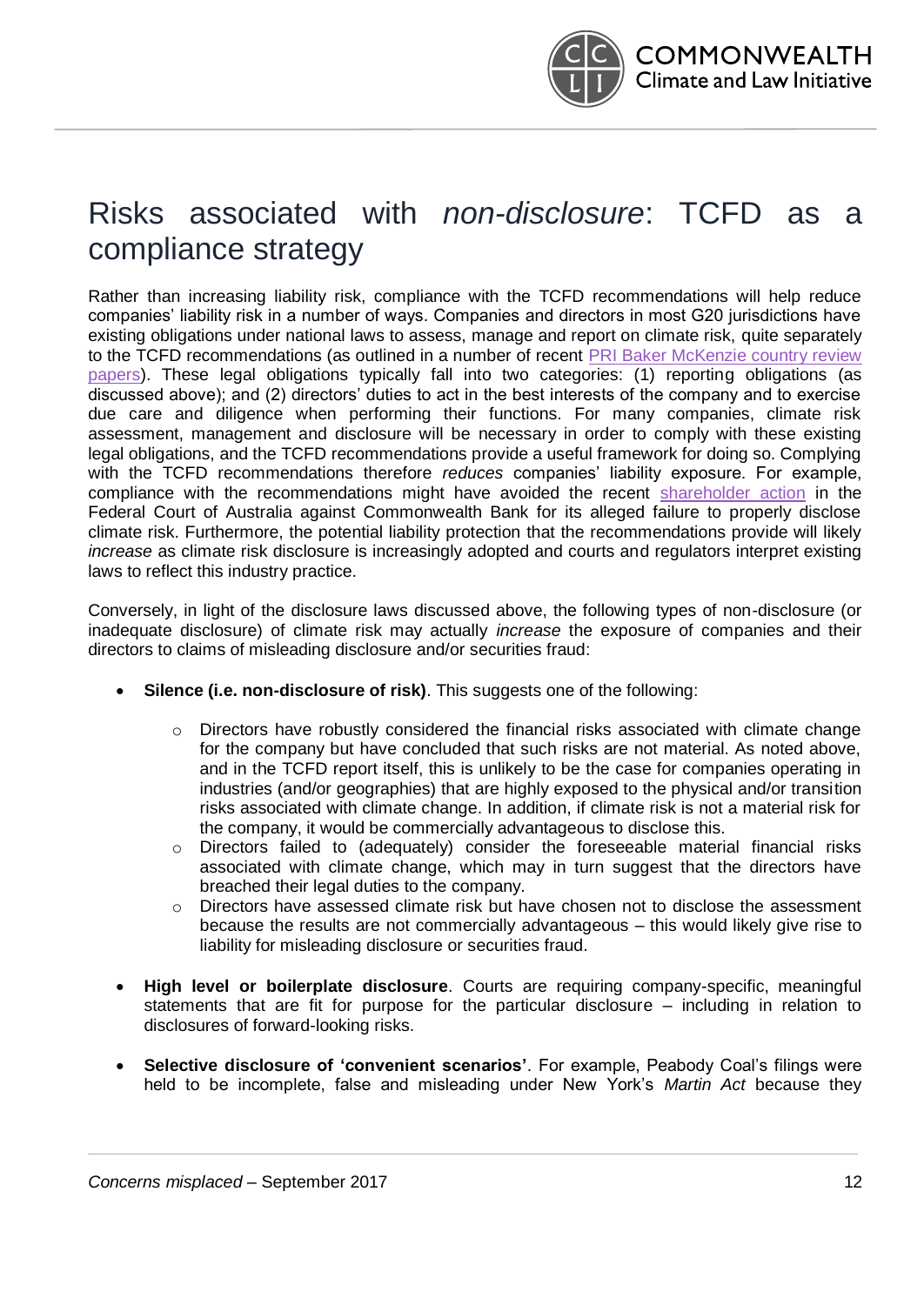

included only favourable International Energy Agency projections to support the company's own coal demand growth projections.

• **Framing climate risk assessments as 'statements of opinion or belief' does not provide a universal defence**.

In short, disclosure of forward-looking risks associated with climate change – with adequate specificity and relevance, and with appropriate cautionary language around associated limitations or uncertainties – is the best (if not only) way to minimise liability exposure for misleading disclosure. Whilst appropriate analysis and disclosure will be company-specific, the TCFD recommendations represent an influential touchstone for the processes required to robustly assess climate risks (and opportunities), and to communicate them to the market in a true and fair manner.

#### *Directors' duties*

National directors' duties laws may also require directors to consider climate risk *in the same way as any other foreseeable financial risk issue*. While the specific wording of directors' duties varies across jurisdictions, directors generally owe a fiduciary duty of loyalty to the company to act in good faith in the company's long-term best interests, and a duty to exercise due care and diligence when performing their functions. Both these duties require directors to adequately assess and manage existing and emerging risks to the company and its prospects. Again, for many companies this will include physical and/or economic transition risks associated with climate change. In addition to potential primary and/or accessorial liability under misleading disclosure laws outlined above, directors who fail to consider and manage climate risk may therefore be vulnerable to personal liability for a breach of duty via (derivative) shareholder actions, or, in some jurisdictions, to regulatory sanctions. For example, where directors wholly fail to consider climate risk (e.g. due to being 'climate sceptics' or because they prioritise short-term profit generation over longer-term business viability); where they do not adequately assess climate risk (e.g. because they do not obtain expert advice); or where climate risk is ignored or inadequately managed due to poor oversight.

The European Commission's Expert Group on Sustainable Finance [recently acknowledged](http://ec.europa.eu/info/sites/info/files/170713-sustainable-finance-report_en.pdf) in its July 2017 interim report that failure to consider climate-related risks may breach fiduciary duties and 'potentially lead to claims for damages by beneficiaries and clients of financial institutions'. Similarly, [a](https://cpd.org.au/wp-content/uploads/2016/10/Legal-Opinion-on-Climate-Change-and-Directors-Duties.pdf)  [recent legal opinion](https://cpd.org.au/wp-content/uploads/2016/10/Legal-Opinion-on-Climate-Change-and-Directors-Duties.pdf) states that it is 'only a matter of time' before a claim for breach of duty of care is brought against directors under Australian law in the context of climate risk mismanagement. This legal warning is also relevant to directors in other countries, particularly common law jurisdictions.

Complying with the TCFD recommendations may help directors prevent or defend claims alleging breach of directors' duties for climate risk mismanagement. Considering how the transition to a lower carbon economy will impact the company will help directors to fulfil their duty to pursue the company's long-term best interests and may provide strong evidence to defend a shareholder claim alleging they have failed to do so. Complying with the recommendations may also reduce the risk of regulatory investigations or NGO actions, such as the [complaints](https://www.clientearth.org/clientearth-triggers-review-companies-climate-disclosures/) made by ClientEarth to the UK Financial Reporting Council regarding the inadequate reporting of climate risk by Cairn Energy plc and SOCO International plc.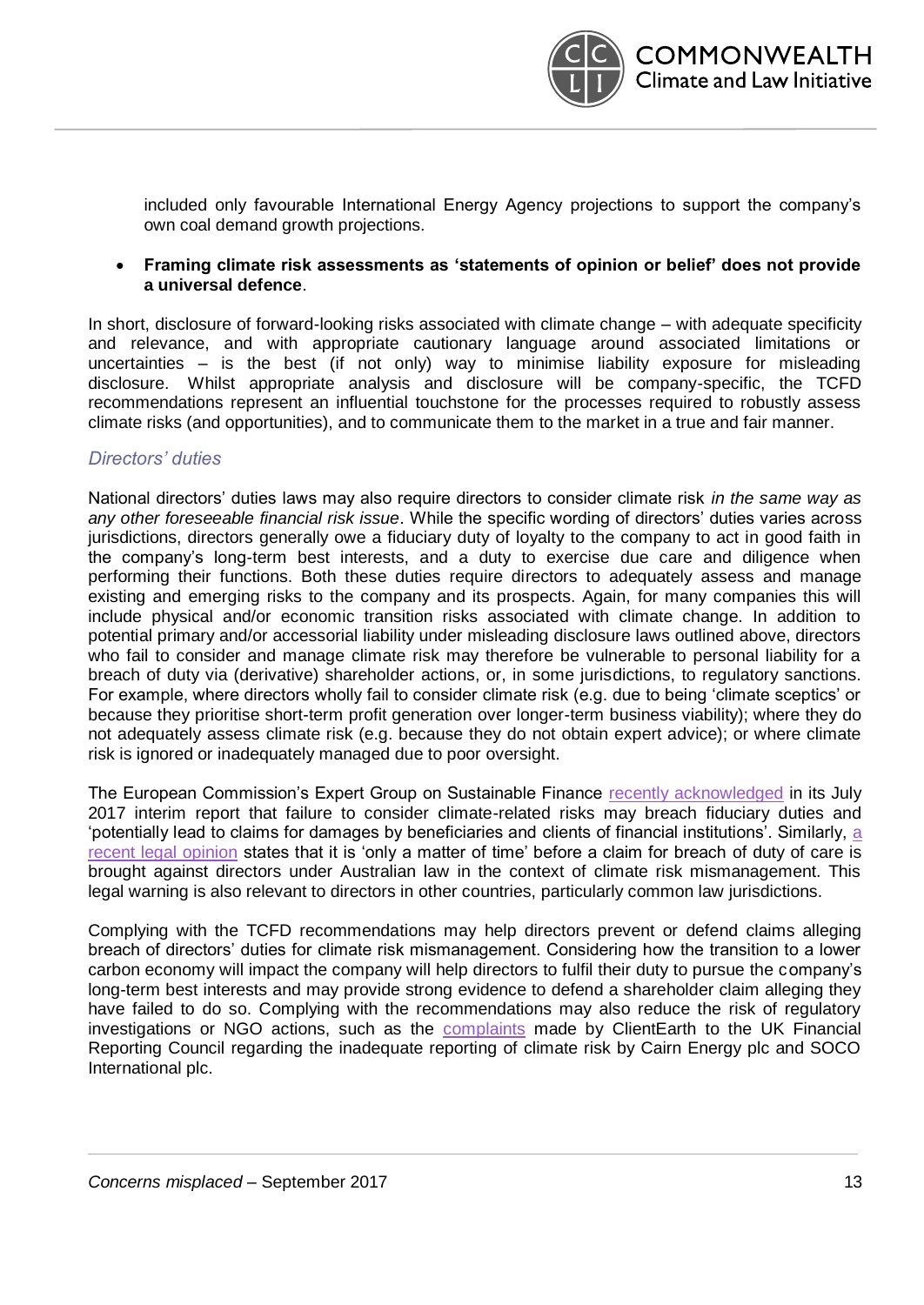

#### *Future legal developments*

The potential liability protection provided by the TCFD recommendations (or indeed, active disclosure of climate risks generally) is likely to increase in the future. This is because the law is not static and continues to evolve with changing business norms and market expectations. Given the industry support they have received, the TCFD recommendations are may well become influential standards that will affect the interpretation of existing reporting obligations and directors' duties laws. For example, if stress-testing and scenario analysis – as recommended by the TCFD – are widely adopted across the market, investors and other stakeholders will [start to expect such information.](https://www.pwc.co.uk/sustainability-climate-change/assets/pdf/tcfd-final-report.pdf) National laws will then be interpreted accordingly. For example, under UK law, an objective test applies to determine whether a director has exercised 'reasonable care, skill and diligence' in performing his or her duties. Courts might interpret this as positively requiring stress-testing and scenario modelling if this becomes the industry norm.

The TCFD recommendations may also become mandatory in certain jurisdictions. Early compliance with the TCFD recommendations will help companies prepare for and comply with any such laws. Russell Picot, special adviser to the TCFD and former chief accounting officer at HSBC [recently stated](https://www.ipe.com/investment/esg/esg-the-climate-conundrum/10019715.article?utm_term=&utm_source=IPE%20Weekly%20View&utm_medium=Email&utm_content=ESG%3A%20The%20climate%20conundrum%C2%A0_https%3A%2F%2Fwww.ipe.com%2Finvestment%2Fesg%2Fesg-the-climate-conundrum%2F10019715.article&utm_campaign=3.7.16%20ipe%20weely%20view_Could%20climate%20cause%20the%20next%20financial%20crisis%3F) that '[t]hree or four years down the road we could potentially be assessing what is useful in the voluntary disclosures, and see it codified by institutions through, for example, stock exchange guidelines.' The Sustainable Investment Forum has suggested that '[c]ertain jurisdictions may wish to make aspects of the TCFD recommendations mandatory for insurance firms'. In addition, the [EU High-](http://ec.europa.eu/info/sites/info/files/170713-sustainable-finance-report_en.pdf)[Level Expert Group on Sustainable Finance](http://ec.europa.eu/info/sites/info/files/170713-sustainable-finance-report_en.pdf) recently recommended integrating the TCFD recommendations into EU regulation and enshrining directors' and investors' responsibility to manage long-term sustainability risks in their relevant legal duties. A July 2017 [report](https://docs.wixstatic.com/ugd/1cf1e4_ef1b124345b04d63968e8a8d7d19f548.pdf) by UK Investor Forum and other groups – including bankers, investors and civil society – makes similar recommendations.

Other legislative developments may also require increased disclosure of climate risk, quite separately from the TCFD recommendations. For example, the EU Non-financial Reporting Directive (once implemented into domestic law) will require certain large companies to disclose information regarding policies, risks and outcomes on environmental and social matters. Article 173 of the French Energy Transition Law already requires financial institutions to report on how they manage climate risk and other jurisdictions may follow – for example, the EU High-Level Expert Group on Sustainable Finance [has suggested](http://ec.europa.eu/info/sites/info/files/170713-sustainable-finance-report_en.pdf) introducing an equivalent law at EU level. In addition, the Canadian Securities Administrators recently started a review to examine the disclosure of climate-related risks and financial impacts. Developments such as these provide further impetus for early compliance with the TCFD recommendations.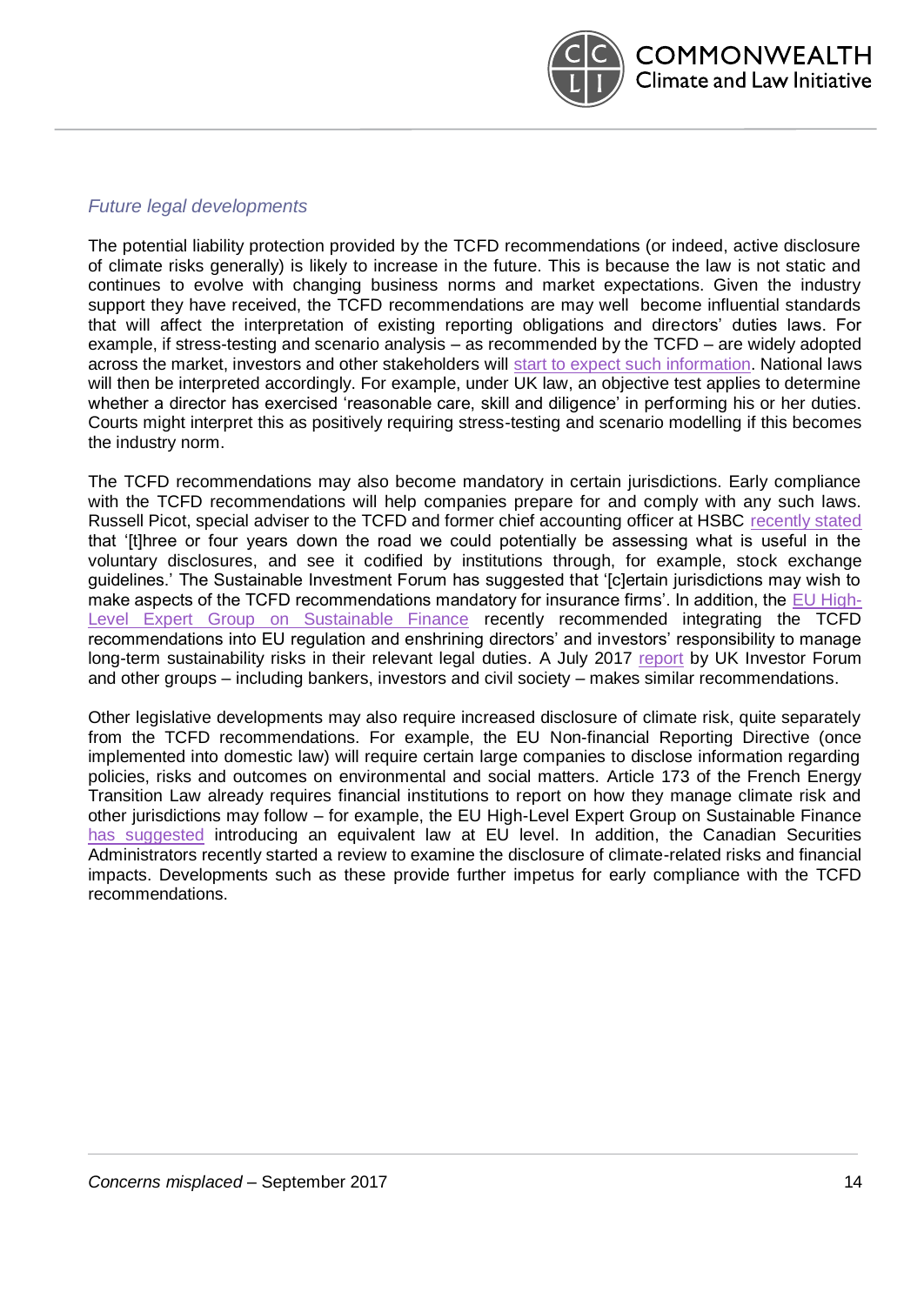

## Commercial benefits associated with compliance

The TCFD recommendations have received widespread support across the corporate and financial sectors – from banks, to insurers, to investors and companies themselves. In light of this clear trend, it is increasingly *commercially risky* for companies to ignore the recommendations and strategically beneficial to embrace them. Laggard companies that fail to disclose climate risk in line with the TCFD recommendations may be less attractive to investors and struggle to secure loans or insurance. As noted above, failure to disclose may suggest that a company has not considered climate risk, or that it has something to hide in relation to its exposure – either way, silence can send a warning signal to the market. Conversely, companies that embrace climate risk reporting will appear ahead of the curve and be well positioned to take full advantage of the commercial opportunities presented by the transition to a low carbon economy.

Many major investors are making a strong push for robust climate risk disclosure and see the TCFD recommendations as the strongest framework for this. For example, [Aviva Investors has warned](https://www.ft.com/content/69daf7c6-67e3-11e7-9a66-93fb352ba1fe) more than 1,000 companies globally that it will vote against their annual reports and accounts if they fail to comply with the recommendations. Similarly, in March 2017, BlackRock published its [2017-18](https://www.blackrock.com/corporate/en-us/about-us/investment-stewardship/engagement-priorities)  [Engagement Priorities,](https://www.blackrock.com/corporate/en-us/about-us/investment-stewardship/engagement-priorities) which includes climate risk disclosure and a warning that BlackRock will vote against management – and the re-election of directors – if they do not constructively engage with the issue of climate risk. [European institutional investors have also urged](https://www.ipe.com/news/esg/investors-urge-widespread-adoption-of-tcfd-climate-reporting-framework/10019644.article?utm_term=&utm_source=IPE%20Weekly%20View&utm_medium=Email&utm_content=Read%20More..._https%3A%2F%2Fwww.ipe.com%2Fnews%2Fesg%2Finvestors-urge-widespread-adoption-of-tcfd-climate-reporting-framework%2F10019644.article&utm_campaign=3.7.16%20ipe%20weely%20view_Could%20climate%20cause%20the%20next%20financial%20crisis%3F) companies to adopt the recommendations, as have sovereign wealth funds. For example, Yngve Slyngstad, chief executive of Norway's SWF, the world's largest sovereign investor, [has stated:](http://uk.reuters.com/article/us-global-swf-environment-idUKKBN19A0HP) '[w]e want to have more transparency on investment plans and how they are affected [by climate risk]'.

There are numerous other investor-led initiatives calling for robust climate risk disclosures, including the following:

- Investor-backed Transition Pathway Initiative, which represents 13 international asset owners and five asset managers, recently [released a report](http://www.lse.ac.uk/GranthamInstitute/tpi/wp-content/uploads/2017/07/TPI-Mining-Management-Quality-FINAL-JULY.pdf) which found that the world's 20 largest coal companies should do more to disclose the risk to their business from climate change.
- The UN Principles for Responsible Investment (PRI) [has stated](https://app.esg-magazine.com/2017/07/13/what-do-international-investors-companies-and-civil-society-think-of-the-tcfd-report/pugpig_index.html) that it expects its 1,756 members (with a combined \$70trn assets under management) to follow the TCFD recommendations and that it will align its reporting and assessment framework accordingly.
- In a June 2017 [report,](http://www.carbontracker.org/wp-content/uploads/2017/06/2D-of-separation_PRI-CTI_report_correct_2.pdf) Carbon Tracker and PRI ranked the largest oil and gas companies according to their climate risk exposure, giving investors 'a sense of what proportion of the company's investment plans may fail to deliver an acceptable return in the scenario of a world limited to 2°C global warming outcome'.
- The Asset Owners Disclosure Project's ['Global Climate Index 2017'](http://aodproject.net/wp-content/uploads/2017/04/AODP-GLOBAL-INDEX-REPORT-2017_FINAL_VIEW.pdf) rates 500 of the world's biggest investors on their management of climate-related financial risk, based on disclosures and other publicly available information.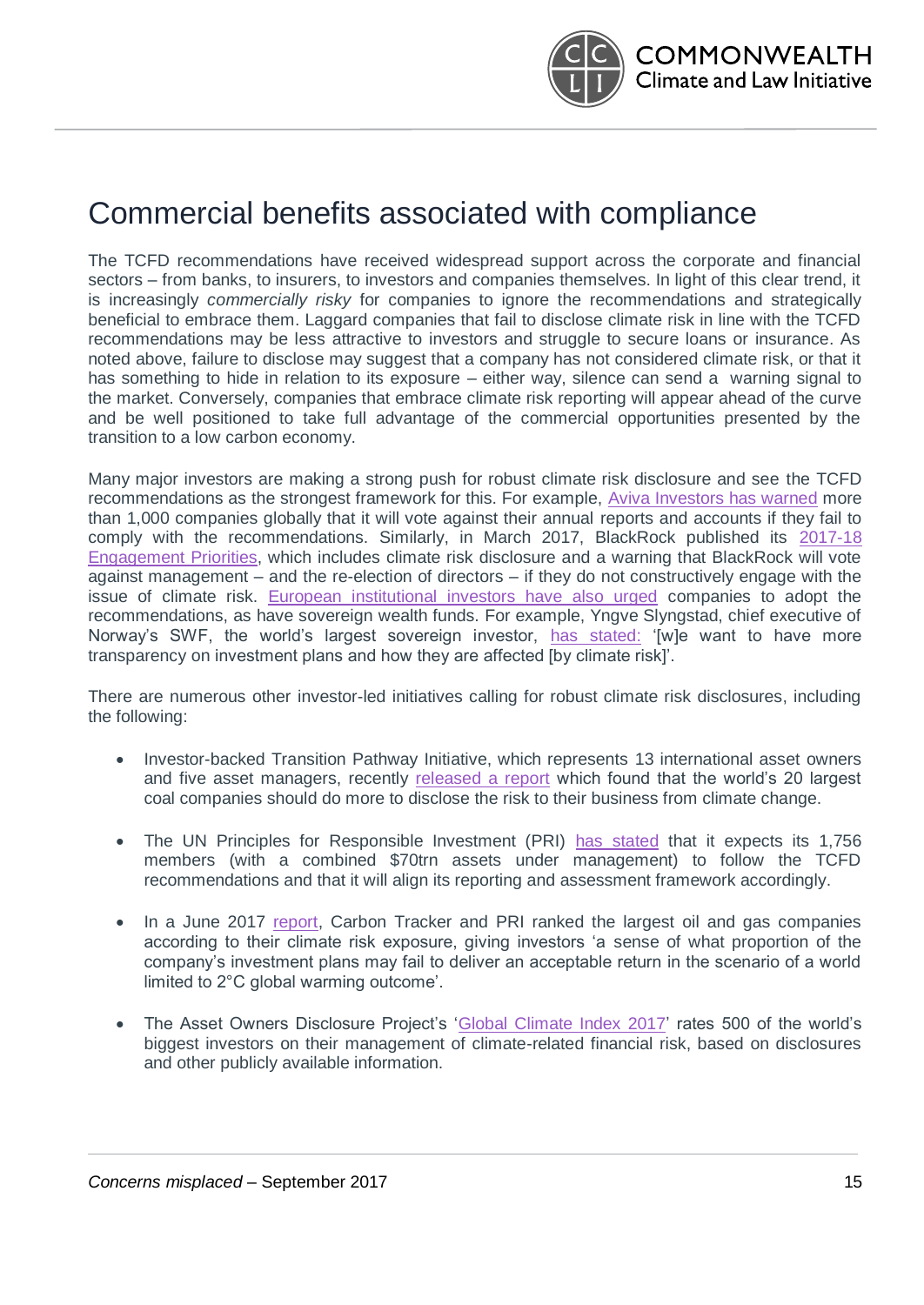

• Shareholder resolutions requiring assessment and disclosure of climate risk are increasing. For example, in May 2017, an ExxonMobil shareholders' resolution requiring the company to assess and disclose the financial risks and opportunities associated with climate change achieved two-thirds approval, even against management's recommendation. Similar resolutions were successfully passed in the UK for [BP, Shell,](https://www.clientearth.org/shell-follows-bp-with-climate-change-resolution/) [Rio Tinto,](https://www.clientearth.org/rio-tinto-board-backs-climate-resolution/) [Anglo American](https://www.clientearth.org/mining-giant-anglo-american-backs-climate-change-resolutions/) and [Glencore.](https://www.churchofengland.org/media-centre/news/2016/05/%E2%80%98aiming-for-a%E2%80%99-climate-change-resolution-overwhelmingly-approved-by-glencore-shareholders.aspx)

Institutional investors are not the only key stakeholders voicing strong support for the TCFD recommendations. [Eleven major banks](https://www.businessgreen.com/bg/news/3013567/eleven-leading-banks-announce-plans-to-pilot-fsb-climate-risk-guidelines) representing more than \$7tr in capital plan to become the first in the global financial sector to implement the TCFD recommendations. This includes ANZ, Barclays, Citi, Royal Bank of Canada, Santander and UBS. Shayne Elliott, chief executive of ANZ [has stated](https://www.businessgreen.com/bg/news/3013567/eleven-leading-banks-announce-plans-to-pilot-fsb-climate-risk-guidelines) that implementing the recommendations will not only improve the banks' own disclosure practices, but also signal to customers to expect heightened scrutiny of their climate-related risks.

Similarly, the Sustainable Insurance Forum – a network of insurance supervisors and regulators working across a variety of countries, including Australia, France, the UK and the USA – has [welcomed the recommendations,](http://unepinquiry.org/wp-content/uploads/2017/07/SIF_TCFD_Statement_July_2017.pdf) acknowledging that '[c]limate change is one of the most serious long-term challenges for the insurance sector and the wider financial system'. The Bank of England also recognised the impact of climate change on the insurance sector in its seminal [2015 report.](http://www.bankofengland.co.uk/pra/Documents/supervision/activities/pradefra0915.pdf) In a [June 2017 report,](http://www.bankofengland.co.uk/Pages/reader/index.aspx?pub=qb17q2article2&page=1) the Bank of England expressly supported implementation of the TCFD recommendations in the UK.

Finally, many companies have embraced early adoption of the TCFD recommendations: over one [hundred companies](http://citywire.co.uk/wealth-manager/news/investors-with-25trn-of-aum-back-climate-disclosures/a1029476#i=1) with a combined market capitalisation of \$3tn (and investors responsible for assets of around \$25tn, including major pension investors) have signed [a letter](http://citywire.co.uk/wealth-manager/news/investors-with-25trn-of-aum-back-climate-disclosures/a1029476#i=1) supporting the TCFD recommendations. [Signatories include](https://www.theguardian.com/environment/2017/jun/29/banks-should-disclose-lending-to-companies-with-carbon-related-risks-says-report?CMP=Share_iOSApp_Other) fossil fuel majors such as Royal Dutch Shell, ENGIE Group and Eni. Shell CEO Ben van [Beurden recently stated](http://www.reuters.com/article/us-shell-climatechange-idUSKBN19P238) that '[i]t is right that it should be transparent which companies are truly on firm foundations over the long-term'. In addition, CDP's chief executive Paul Simpson [has stated](http://responsible-investor.us1.list-manage.com/track/click?u=ffe307b9b5f29e3e1844c424c&id=97eeefbff9&e=81e31667ed) that CDP will 'fully adopt the FSB task force recommendations into our platform, so by 2018 nearly 6,000 of the world's companies will be disclosing in line with it'.

Quite apart from the benefits of transparency for the market, companies themselves can benefit from complying with the TCFD recommendations. As [Task Force chair Michael Bloomberg has stated,](http://citywire.co.uk/wealth-manager/news/investors-with-25trn-of-aum-back-climate-disclosures/a1029476#i=1) the recommendations help companies evaluate not only the potential risks associated with climate change, but also the potential rewards. A thorough assessment of climate risk though best available evidence, scenario modelling and stress-testing can strengthen companies' risk management and strategic decision-making and help them avoid the pitfalls of the transition to a low carbon economy. It can also help them take full advantage of the commercial opportunities that the transition presents, including investment in renewables, sustainable agriculture, forestry, public transportation, or other diversification strategies.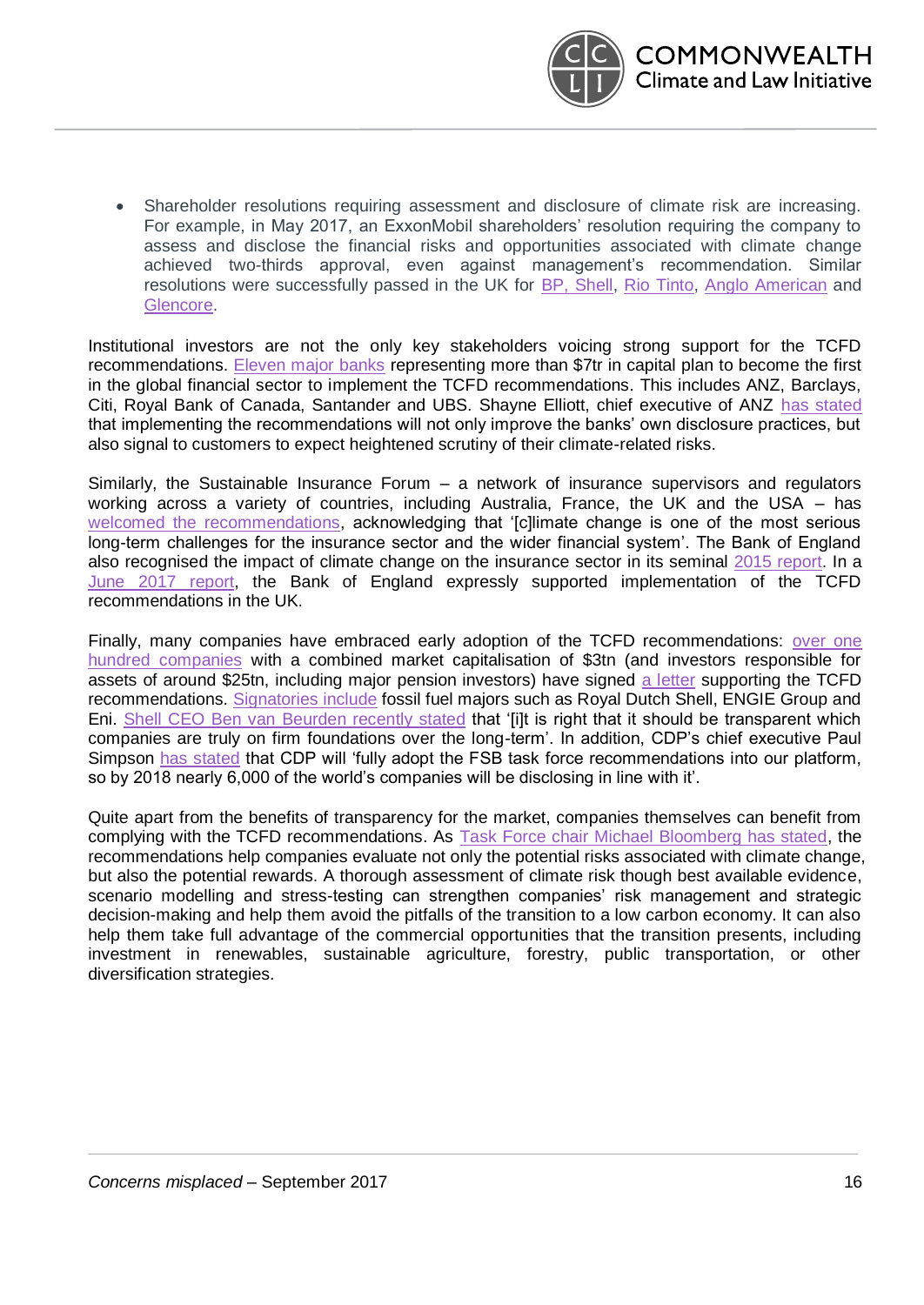

## Conclusion

The liability risk associated with compliance with the TCFD recommendations has been overstated. Directors will generally be protected from liability arising from forward-looking statement where those statements accurately represent a robust, good-faith process of assessment that applies the best evidence reasonably available at the relevant time, and where disclosures are appropriately caveated or qualified, and do not merely 'cherry-pick' optimistic scenarios.

Rather than increasing liability risk, complying with the TCFD recommendations will *reduce* companies' (and directors') liability exposure by helping directors assess and manage climate risk in accordance with their duties, and report that risk as required by existing disclosure laws. The commercial benefits associated with compliance are also compelling given key stakeholders' enthusiastic support for the recommendations and an ever-increasing market awareness that companies' ability to assess and manage climate risk will directly impact investment returns.

Furthermore, the direction of travel is now clear, and it is highly likely that there will be additional regulation requiring disclosure of climate risk, or, at the very least, existing laws will be interpreted as requiring robust climate risk analysis. For all these reasons, astute directors will embrace the recommendations and recognise that climate-risk disclosure as a key component of financial reporting is the 'new normal'.